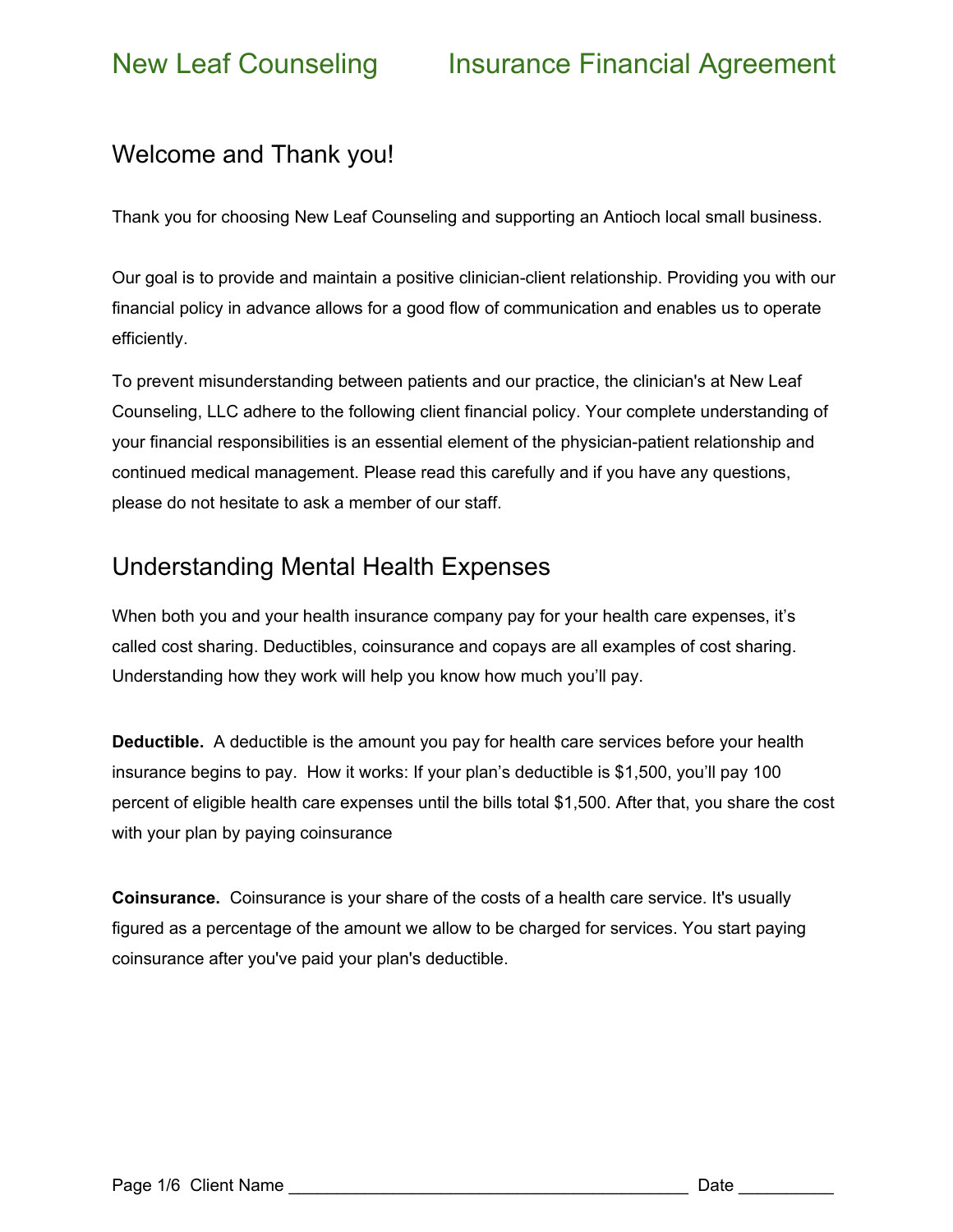## New Leaf Counseling Insurance Financial Agreement

How it works: You've paid \$1,500 in health care expenses and met your deductible. When you go to the doctor, instead of paying all costs, you and your plan share the cost. For example, your plan pays 80 percent. The 20 percent you pay is your coinsurance.

**Copay.** A copay is a fixed amount you pay for a health care service, usually when you receive the service. The amount can vary by the type of service.

How it works: Your plan determines what your copay is for different types of services, and when you have one. You may have a copay before you've finished paying toward your deductible. You may also have a copay after you pay your deductible, and when you owe coinsurance.

Your Insurance ID card may list copays/coinsurance/deductibles for some visits. You can also create an online account with your insurance carrier or contact your Human Resources representative at your employer to further help define what your benefits are.

### How We Work Together

**Full payment is due at the time of service for all copays, payment towards deductibles, and coinsurance.** For your convenience we accept cash, personal check, credit/debit cards (Visa, MasterCard, American Express, Discover). New Leaf Counseling, LLC is required to collect these based on your benefits contract and New Leaf Counseling, LLC's contractual agreement with your insurance carrier. New Leaf Counseling, LLC must collect copays or coinsurance at the time of service and is required to report to the carrier any enrollees failing to pay the copay.

### **A valid credit card number will be kept on file during your treatment at New Leaf**

**Counseling, LLC.** For your convenience we accept cash, personal check, credit/debit cards, and Apple Pay. All clients are required to have a credit card on file with New Leaf Counseling, LLC. All accounts that have not received payment towards a balance within 90 days will have the credit card on file charged for the balance amount. Any fees associated by checks returned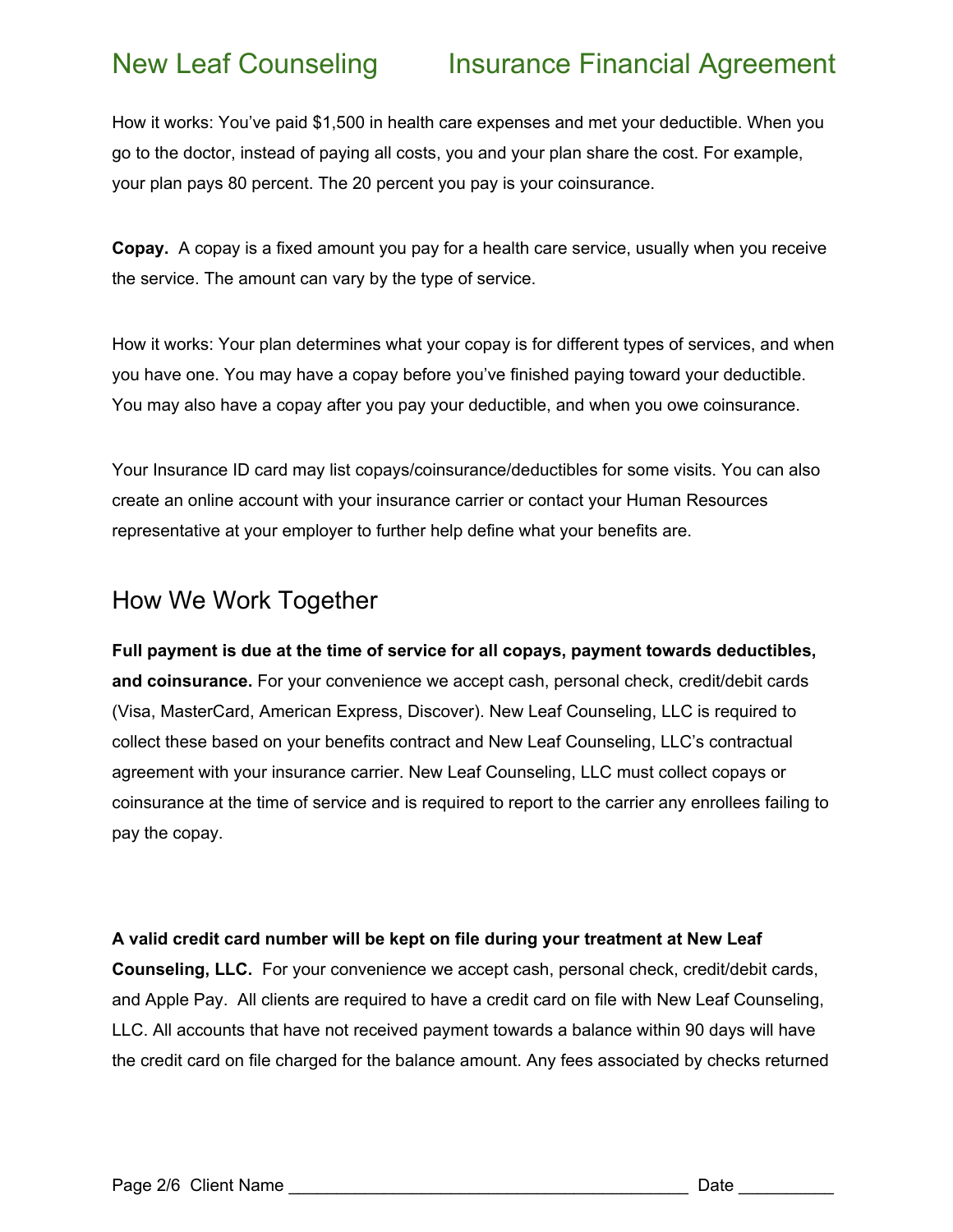to NLC by your bank for insufficient funds will be billed to the client and an alternate method of payment will be required.

**It is your responsibility to provide New Leaf Counseling, LLC with current, accurate insurance information and to notify New Leaf Counseling, LLC of any changes in this information.** A valid insurance card(s), picture ID, and date of birth of the adult insured (policyholder and guarantor of bill) must be presented prior to the time of service.

**It is the patient's responsibility to obtain insurance carrier coverage limitations.** These include prior authorization and referral requirements, and member out-of-pocket financial requirements (copay, deductible, coinsurance). The amount of your copay may be different for your provider at New Leaf Counseling LLC than for your primary care. If you insurance company denies a claim filed on your behalf, then you are responsible to pay New Leaf Counseling, LLC for the difference between the standard rate and the amount previously paid as copay unless approved otherwise by New Leaf Counseling, LLC.. Please provide your clinician details of your insurance benefits prior to date of the first session.

**If New Leaf Counseling, LLC does not participate with your insurance, you are expected to pay in full for our services at the time of visit.** New Leaf Counseling, LLC may provide assistance in submitting the charges to your insurance company; however payment is expected up front.

**If you do not have medical insurance, payment in full for services is required at the time of the visit.**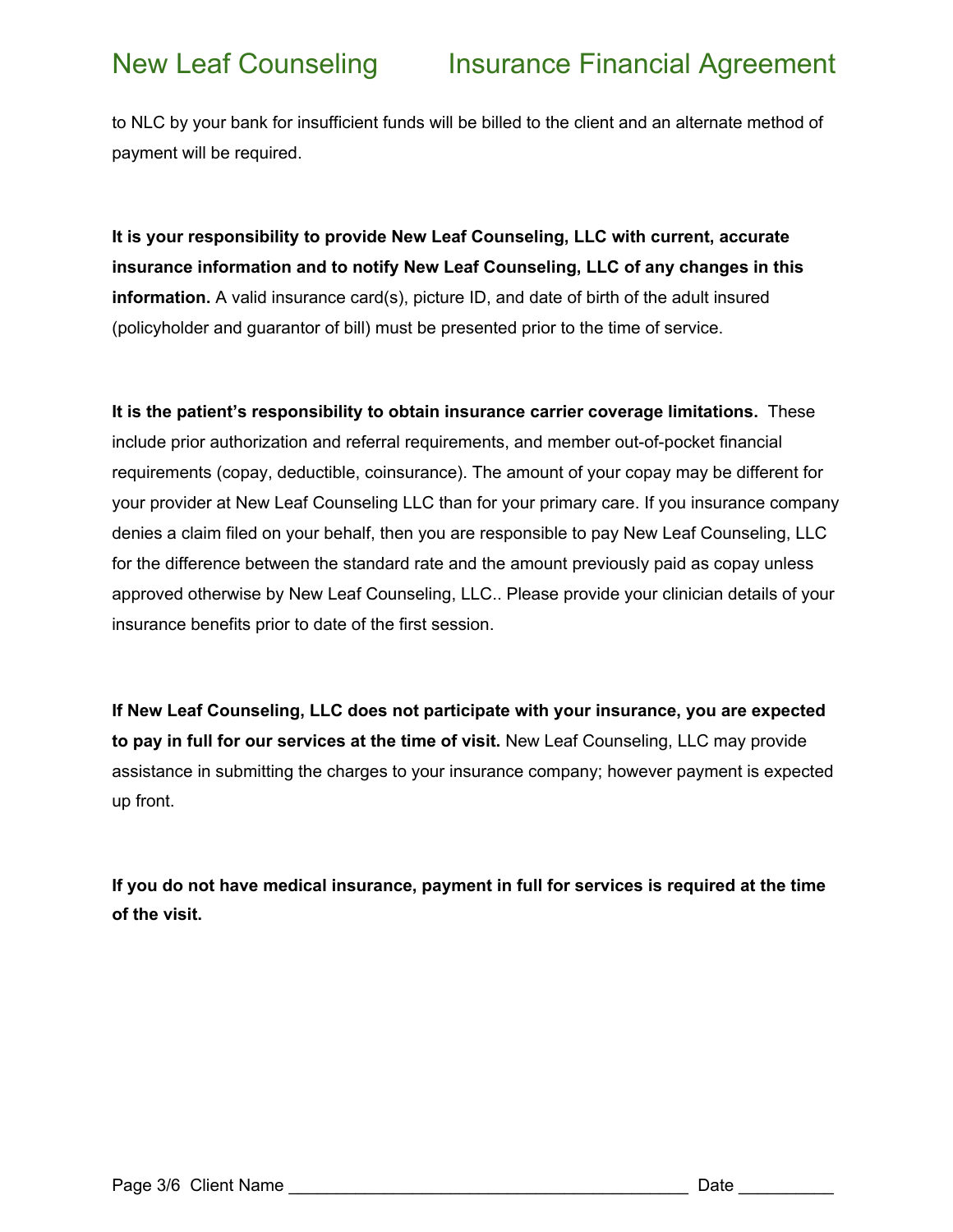## New Leaf Counseling Insurance Financial Agreement

### Our List of Services

**Most common services provided by our staff.** These are the most common services provided by our staff, and is not a comprehensive list. This lists our service rates and corresponding health insurance billing codes. Some prior contracted in-network insurance rates may be lower than listed. Additional codes may be used by your provider as deemed appropriate:

- 90791 Initial Consultation Individual (50-60 min.) \$200.00
- 90837 Individual Therapy (60 min.) \$175.00
- 90834 Brief Individual Therapy (45 min.) \$130.00
- 90832 Brief Individual Therapy (30 min.) \$100.00
- 90847 Couples Therapy (60 min.) \$175.00

### **Some charges are not covered by insurance.**

- Medical Records Requests \$25.00 per request, after written consent provided.
- Case Management \$130.00 (prorated per 15 min.). Case Management includes indirect services we provide outside our session times such as writing letters, consultations made at your request (for which a written authorization for disclosure of confidential information is required), coordinating adjunct and Court Advocacy services, and completing forms or reports. On occasion you may request that we testify or be present in court proceedings on your behalf of subpoena from the court the time billed will begin from our arrival at the courthouse to completion of testimony.
- Phone Consultations (11-60 min.) \$130.00 (prorated per 15 min.)
- Late cancellation/Missed Appointment fewer than 24 hours prior to appointment \$50.00
- Past-due accounts over 90 days. All accounts that have not received payment towards a balance within 90 days will have the credit card on file charged for the balance amount.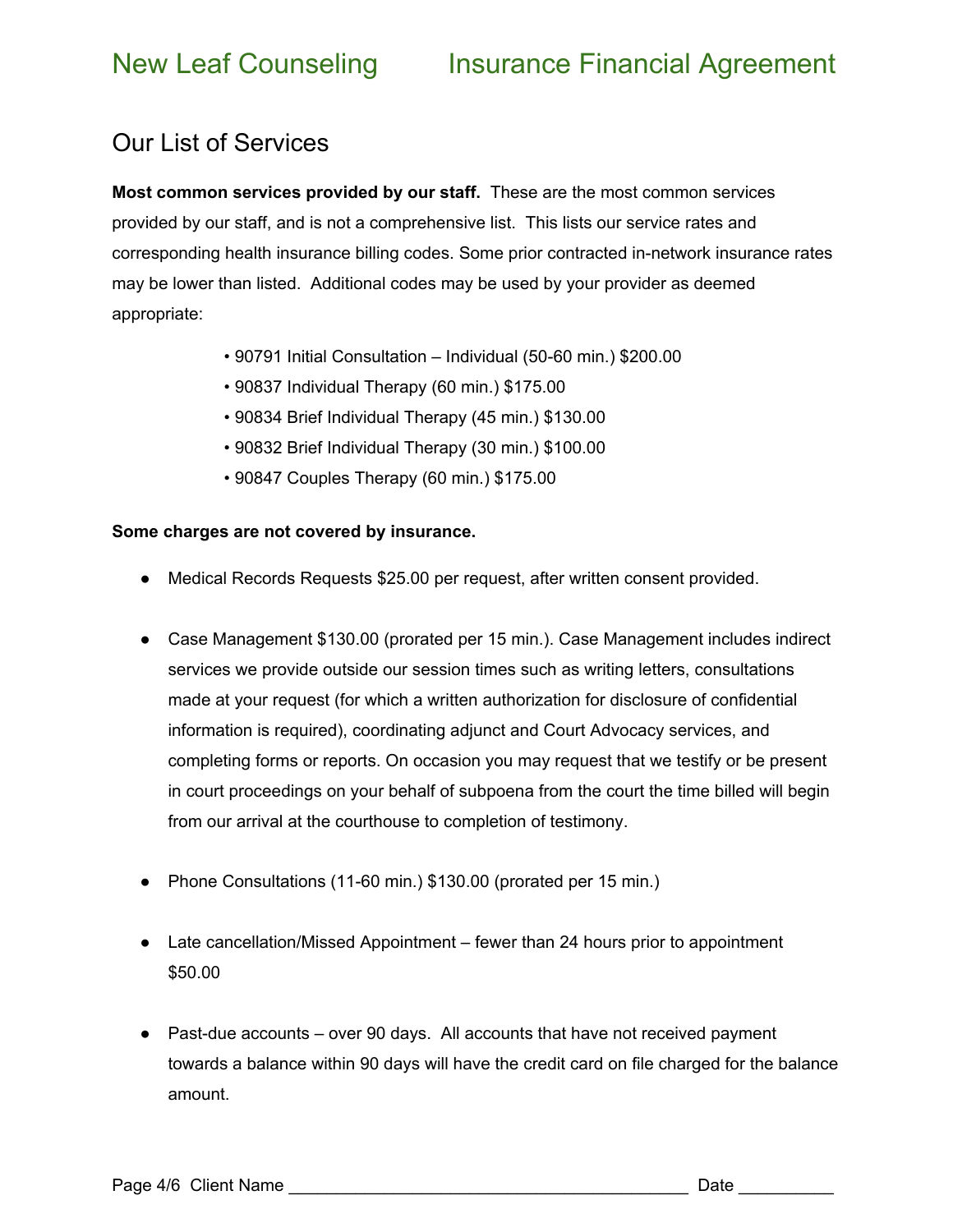# New Leaf Counseling Insurance Financial Agreement

\_\_\_\_\_\_\_\_\_\_\_\_\_\_\_\_\_\_\_\_\_\_\_\_\_\_\_\_\_\_\_\_\_\_\_\_\_\_\_\_\_\_\_\_\_\_\_\_\_\_\_\_\_\_\_\_\_\_\_\_\_\_\_\_\_\_\_\_\_\_\_\_\_\_\_\_

**I understand New Leaf Counseling, LLC Financial Agreement, and hereby agree to all within it:**

**\_\_\_\_\_\_\_\_\_\_\_\_\_\_\_\_\_\_\_\_\_\_\_\_\_\_\_\_\_\_\_\_\_\_\_\_\_\_\_\_\_\_\_\_\_\_\_\_\_\_\_\_\_\_ \_\_\_\_\_\_\_\_\_\_\_\_\_\_\_\_\_\_**

**Patient or Parent/Guardian if Minor Date**